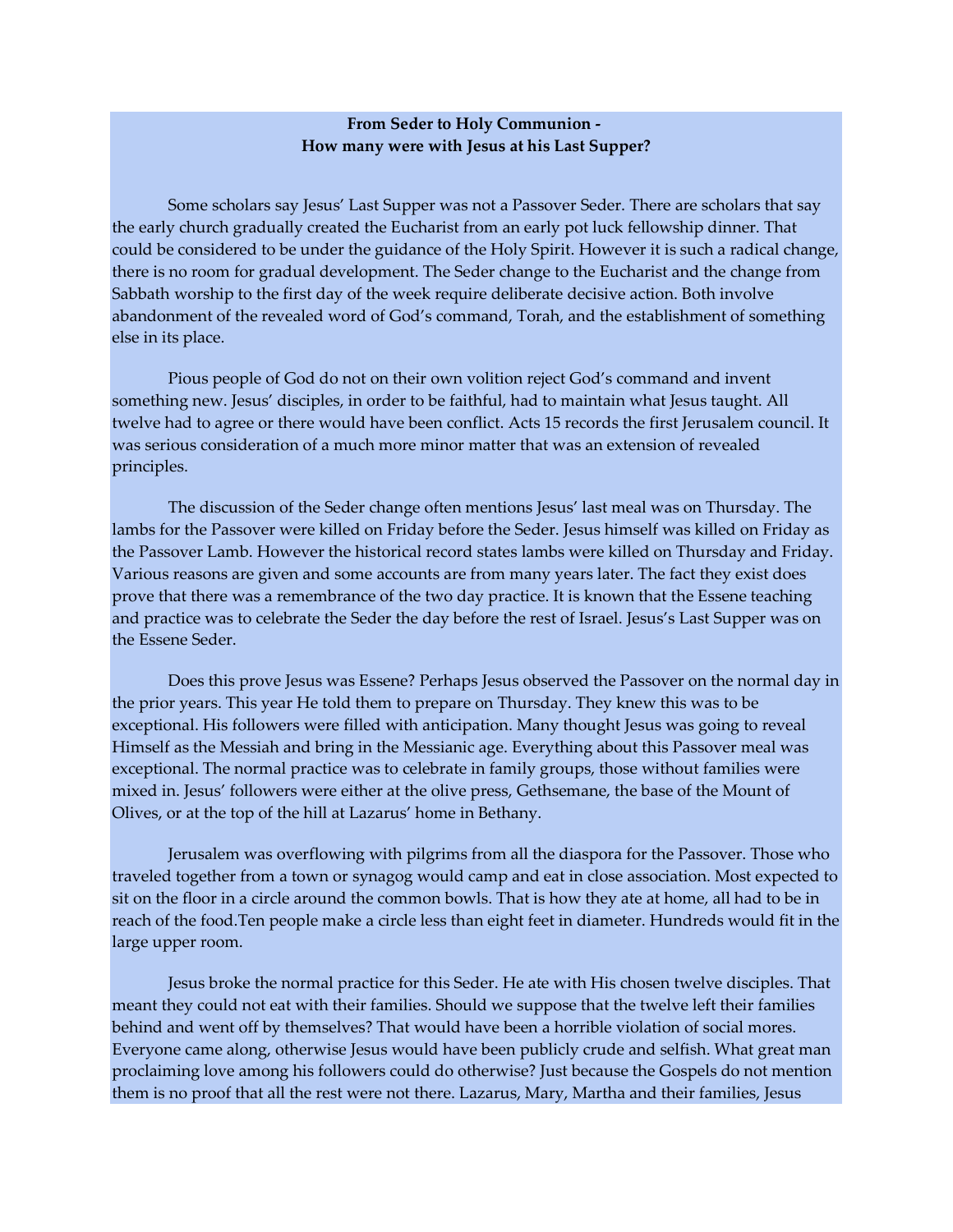mother Mary, Clopas and his wife Mary, Matthias and Joseph Barsabba, Mary Magdalene. What about those He healed? Do you think Jairus whose daughter had been raised would have sought Jesus out? Would Zaccheaus have gone somewhere else? Counting the known followers of Jesus, adding family members quickly leads to a figure over 250. The only ones missing would have had social obligations that kept them away. Joseph of Aramathia and Nicodemus were members of the Sanhedrin. Luke lists Joan'na, the wife of Chuza, Herod's steward, Susanna, and many other socially prominent women. The Centurion, whose servant was healed, may have been out of place. The Picture of the Last Supper is changed from the Twelve at table to close to 300 sitting in circles on the floor. The second image is much closer to the truth.

 The upper room was prepared for passover and available. Unbelievable! Every space for miles around was packed tight, roofs, every bare patch of ground covered with campsites. How could a room have been available, much less a room prepared for passover celebration? Distant synagogs, Alexandria, Antioch, Babylon, had guest houses for their members when they came to Jerusalem. There were a reported 500 of such guest houses in Jerusalem. The Torah mandated all Israelites come to the Temple for three festivals a year. In between the festivals those places were for students and travelers from their community. It was not just the upper room that was prepared and empty. The whole large house was ready for a large contingent and equipped to prepare their feast. Jesus' followers would have prepared nearly 30 lambs. That was not a major task when scattered at many camp sites but requires an establishment with great facilities. Records state between 200,000 and 250,000 lambs where sacrificed for Passover in the years before the Temple was destroyed.

 Perhaps the pilgrims had a problem, the rabbi fell and was injured, slowing their travel. A messenger was sent to inform the people at the house. Jesus told the disciples they would meet a man carrying water, who would lead them to the house. That still does not explain why the steward would permit them to use the building, unless, he realized this was by divine intervention. He might have sent the man for water, anticipating their immanent arrival. Then another messenger came saying they were further delayed until the next day. If it was a house for Essenes, they would have been forced to celebrate Passover where they stopped and not at the house. It was custom, not law, that the lamb was sacrificed at the Temple. The steward of the house, the disciples, recognized a miracle. Jesus knew this house was available before the steward of the house knew.

 Having a reason for the time and place of Jesus' final meal does not explain how that became the weekly Sunday Eucharist celebration of bread and wine. The Decalog mandates Sabbath worship. How can the obedient faithful decide to break that commandment to worship on Sunday? Only the one they knew as the Son of God, Lord, Messiah - Christ, could have the authority to change God's Torah - Law. Just because Jesus rose from the grave on Sunday is not authority for them to make that change, without His clear command.

 Jesus walked with Clopas/Cleopas on the way to Emmaus. His wife Mary is called the sister of Mary, Jesus' mother. The best understanding is that Clopas was Mary's husband Joseph's brother. Clopas' son Simeon became the second Bishop of the Jerusalem church. Probably Clopas' whole family were present when Jesus revealed himself in the breaking of bread. They hurried back to tell the news and were present when Jesus appeared again.